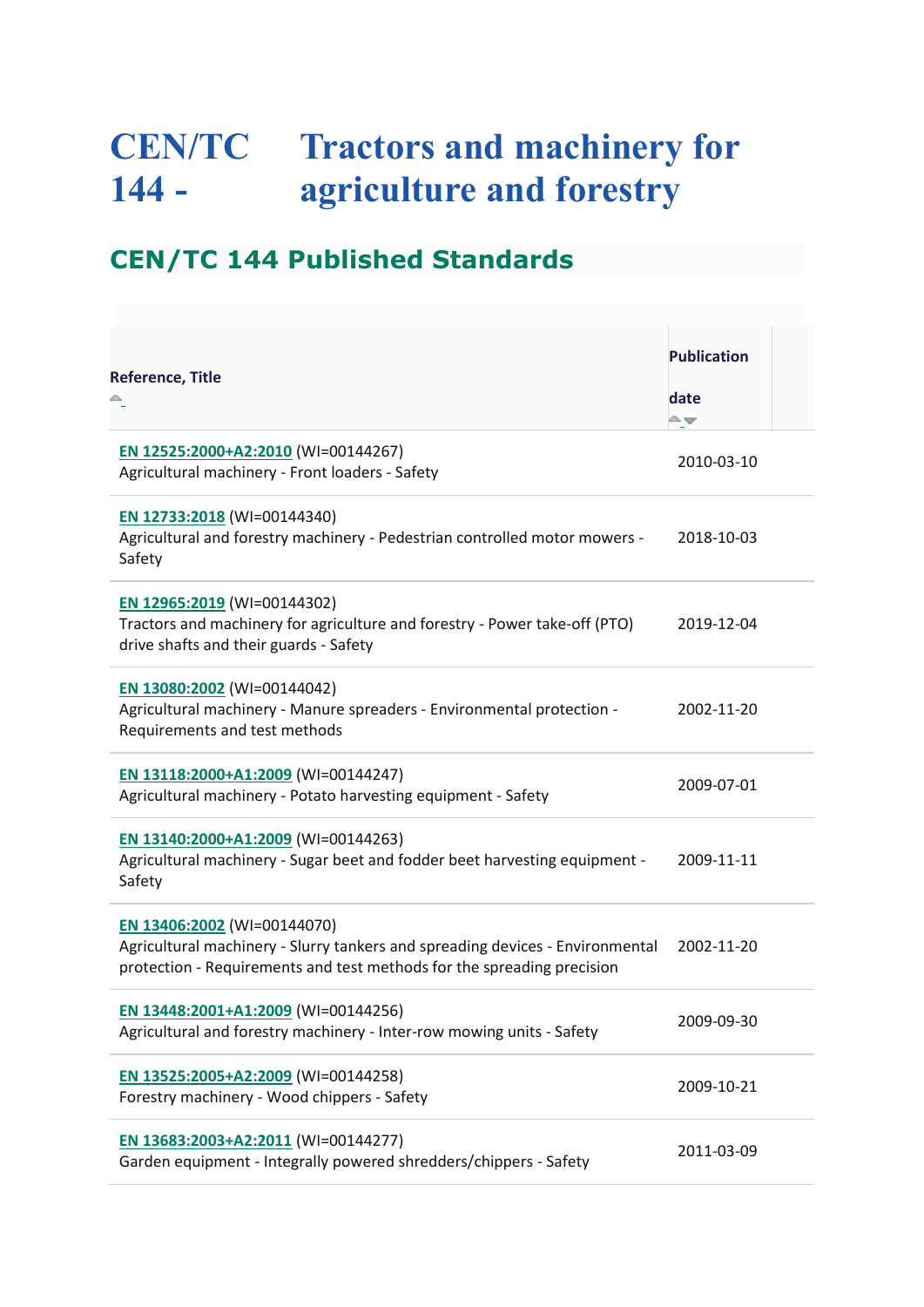| <b>Reference, Title</b>                                                                                                                                                                                  | <b>Publication</b><br>date<br>∸≂ |  |
|----------------------------------------------------------------------------------------------------------------------------------------------------------------------------------------------------------|----------------------------------|--|
| EN 13683:2003+A2:2011/AC:2013 (WI=00144C24)<br>Garden equipment - Integrally powered shredders/chippers - Safety                                                                                         | 2013-06-12                       |  |
| EN 13684:2018 (WI=00144322)<br>Garden equipment - Pedestrian controlled lawn aerators and scarifiers -<br>Safety                                                                                         | 2018-06-06                       |  |
| EN 13739-1:2011 (WI=00144237)<br>Agricultural machinery - Solid fertilizer broadcasters and full width<br>distributors - Environmental protection - Part 1: Requirements                                 | 2011-10-05                       |  |
| EN 13739-2:2011 (WI=00144234)<br>Agricultural machinery - Solid fertilizer broadcasters and full width<br>distributors - Environmental protection - Part 2: Test methods                                 | 2011-10-05                       |  |
| EN 13739-2:2011/AC:2012 (WI=00144C22)<br>Agricultural machinery - Solid fertilizer broadcasters and full width<br>distributors - Environmental protection - Part 2: Test methods                         | 2012-11-21                       |  |
| EN 13740-1:2003 (WI=00144102)<br>Agricultural machinery - Solid fertilizer line-distributors - Environmental<br>protection - Part 1: Requirements                                                        | 2003-04-23                       |  |
| EN 13740-2:2003 (WI=00144103)<br>Agricultural machinery - Solid fertilizer line-distributors - Environmental<br>protection - Part 2: Test methods                                                        | 2003-04-23                       |  |
| EN 1374:2000+A1:2010 (WI=00144269)<br>Agricultural machinery - Silos stationary unloaders for round silos - Safety                                                                                       | 2010-04-07                       |  |
| EN 14910:2007+A1:2009 (WI=00144236)<br>Garden equipment - Walk-behind combustion engine powered trimmers -<br>Safety                                                                                     | 2009-04-22                       |  |
| EN 14930:2007+A1:2009 (WI=00144227)<br>Agricultural and forestry machinery and gardening equipment - Pedestrian<br>controlled and hand-held machines - Determination of accessibility of hot<br>surfaces | 2009-03-04                       |  |
| EN 15503:2009+A2:2015 (WI=00144346)<br>Garden equipment - Garden blowers, vacuums and blower/vacuums - Safety                                                                                            | 2015-12-23                       |  |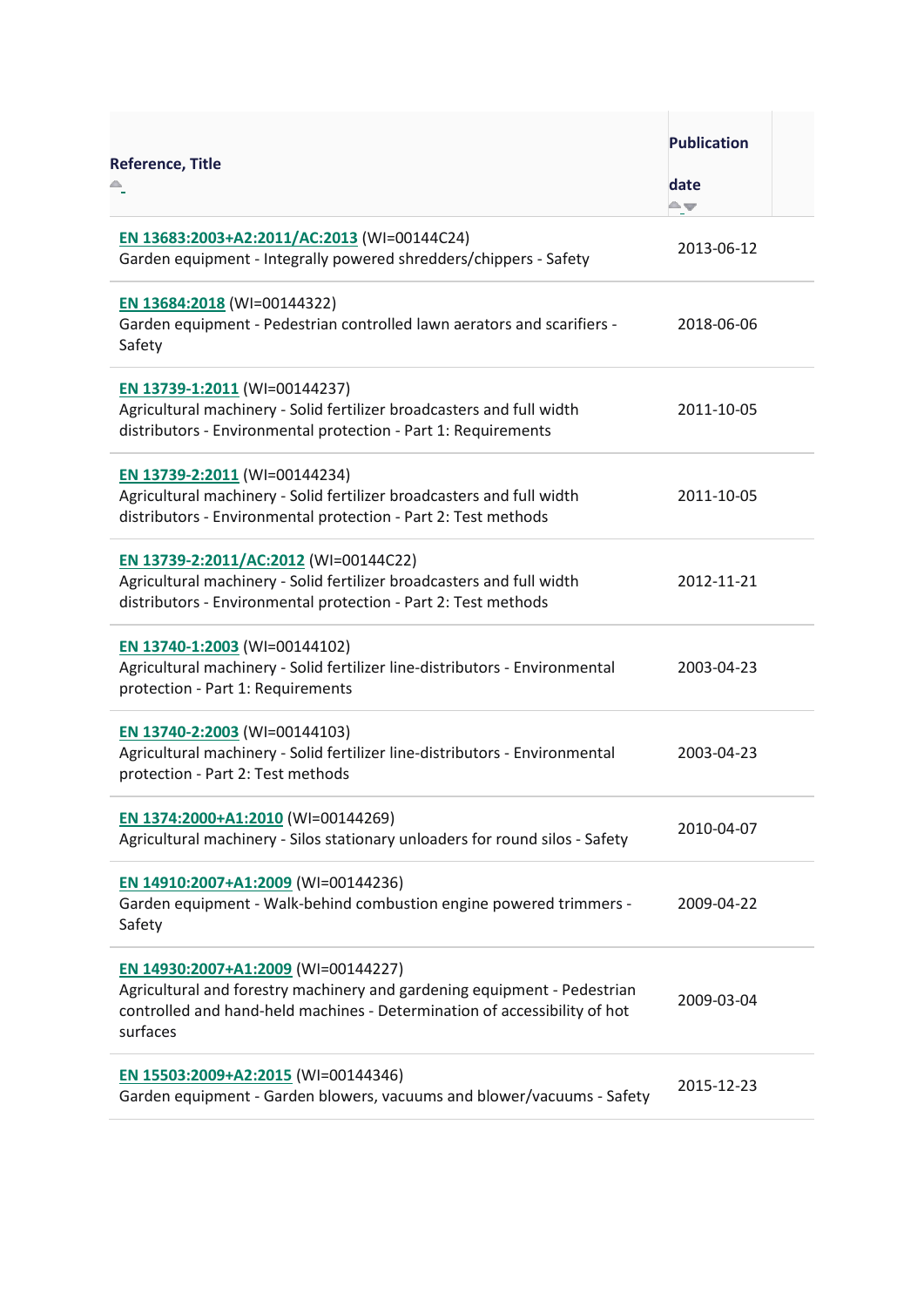| <b>Reference, Title</b>                                                                                                                                                                                                    | <b>Publication</b><br>date<br>≏≖ |  |
|----------------------------------------------------------------------------------------------------------------------------------------------------------------------------------------------------------------------------|----------------------------------|--|
| EN 15694:2009+A1:2015 (WI=00144344)<br>Agricultural and forestry tractors - Passenger seat - Requirements and test<br>procedures                                                                                           | 2015-11-18                       |  |
| EN 15695-1:2017 (WI=00144330)<br>Agricultural tractors and self-propelled sprayers - Protection of the operator<br>(driver) against hazardous substances - Part 1: Cab classification,<br>requirements and test procedures | 2017-09-27                       |  |
| EN 15695-2:2017 (WI=00144325)<br>Agricultural tractors and self-propelled sprayers - Protection of the operator<br>(driver) against hazardous substances - Part 2: Filters, requirements and test<br>procedures            | 2017-09-06                       |  |
| EN 15811:2014 (WI=00144309)<br>Agricultural machinery - Fixed guards and interlocked guards with or without<br>guard locking for moving transmission parts (ISO/TS 28923:2012 modified)                                    | 2014-12-03                       |  |
| EN 16246:2012 (WI=00144266)<br>Agricultural machinery - Backhoes - Safety                                                                                                                                                  | 2012-11-28                       |  |
| EN 16590-2:2014 (WI=00144304)<br>Tractors and machinery for agriculture and forestry - Safety-related parts of<br>control systems - Part 2: Concept phase (ISO 25119-2:2010 modified)                                      | 2014-04-23                       |  |
| EN 16831:2016 (WI=00144316)<br>Tractors and machinery for agriculture and forestry - Safety - Format for<br>reporting accidents                                                                                            | 2016-08-03                       |  |
| EN 16944:2017 (WI=00144331)<br>Agricultural machinery and tractors - Standardized access to repair and<br>maintenance information (RMI) - Requirements                                                                     | 2017-09-27                       |  |
| EN 16952:2018 (WI=00144326)<br>Agricultural machinery - Rough-terrain Work Platforms for Orchard's<br>operations (WPO) - Safety                                                                                            | 2018-06-20                       |  |
| EN 17067:2018 (WI=00144339)<br>Forestry machinery - Safety requirements on radio remote controls                                                                                                                           | 2018-12-19                       |  |
| EN 1853:2017+AC:2019 (WI=00144379)<br>Agricultural machinery - Trailers - Safety                                                                                                                                           | 2019-05-29                       |  |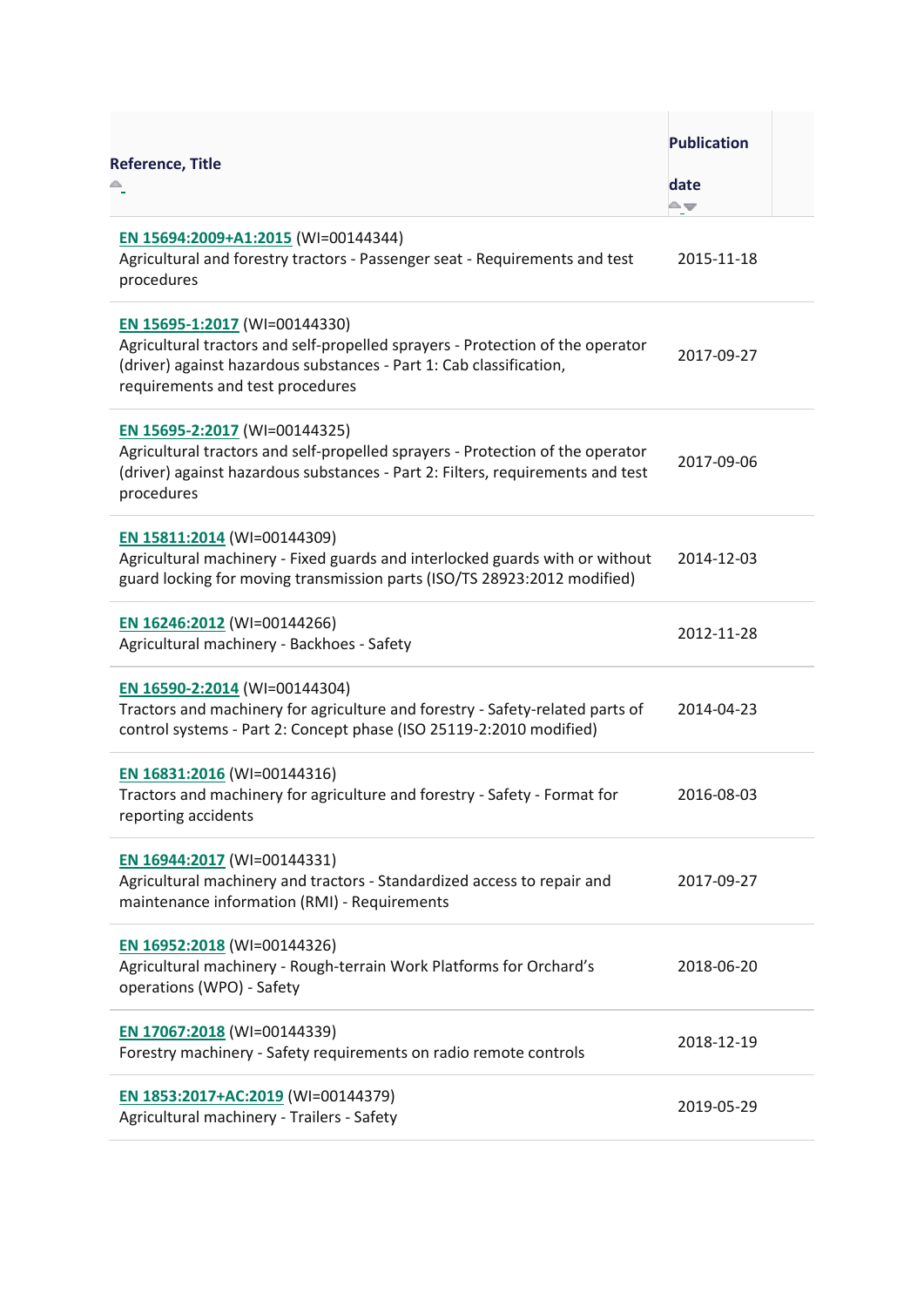| <b>Reference, Title</b>                                                                                                                                                                                      | <b>Publication</b><br>date<br>≏≖ |  |
|--------------------------------------------------------------------------------------------------------------------------------------------------------------------------------------------------------------|----------------------------------|--|
| EN 1870-6:2017 (WI=00144382)<br>Safety of woodworking machines - Circular sawing machines - Part 6: Circular<br>sawing machines for fire wood                                                                | 2017-11-01                       |  |
| EN 609-1:2017 (WI=00144282)<br>Agricultural and forestry machinery - Safety of log splitters - Part 1: Wedge<br>splitters                                                                                    | 2017-01-11                       |  |
| EN 609-2:1999+A1:2009 (WI=00144253)<br>Agricultural and forestry machinery - Safety of log splitters - Part 2: Screw<br>splitters                                                                            | 2009-09-09                       |  |
| EN 690:2013 (WI=00144286)<br>Agricultural machinery - Manure spreaders - Safety                                                                                                                              | 2013-10-30                       |  |
| EN 703:2004+A1:2009 (WI=00144243)<br>Agricultural machinery - Silage loading, mixing and/or chopping and<br>distributing machines - Safety                                                                   | 2009-07-01                       |  |
| EN 706:1996+A1:2009 (WI=00144239)<br>Agricultural machinery - Vine shoot tipping machines - Safety                                                                                                           | 2009-07-01                       |  |
| EN 707:2018 (WI=00144327)<br>Agricultural machinery - Slurry tankers - Safety                                                                                                                                | 2018-12-12                       |  |
| EN 709:1997+A4:2009 (WI=00144264)<br>Agricultural and forestry machinery - Pedestrian controlled tractors with<br>mounted rotary cultivators, motor hoes, motor hoes with drive wheel(s) -<br>Safety         | 2009-12-02                       |  |
| EN 709:1997+A4:2009/AC:2012 (WI=00144C23)<br>Agricultural and forestry machinery - Pedestrian controlled tractors with<br>mounted rotary cultivators, motor hoes, motor hoes with drive wheel(s) -<br>Safety | 2012-12-19                       |  |
| EN 908:1999+A1:2009 (WI=00144244)<br>Agricultural and forestry machinery - Reel machines for irrigation - Safety                                                                                             | 2009-07-01                       |  |
| EN 909:1998+A1:2009 (WI=00144241)<br>Agricultural and forestry machinery - Centre pivot and moving lateral types<br>irrigation machines - Safety                                                             | 2009-07-01                       |  |
| EN ISO 10517:2019 (WI=00144338)<br>Powered hand-held hedge trimmers - Safety (ISO 10517:2019)                                                                                                                | 2019-02-27                       |  |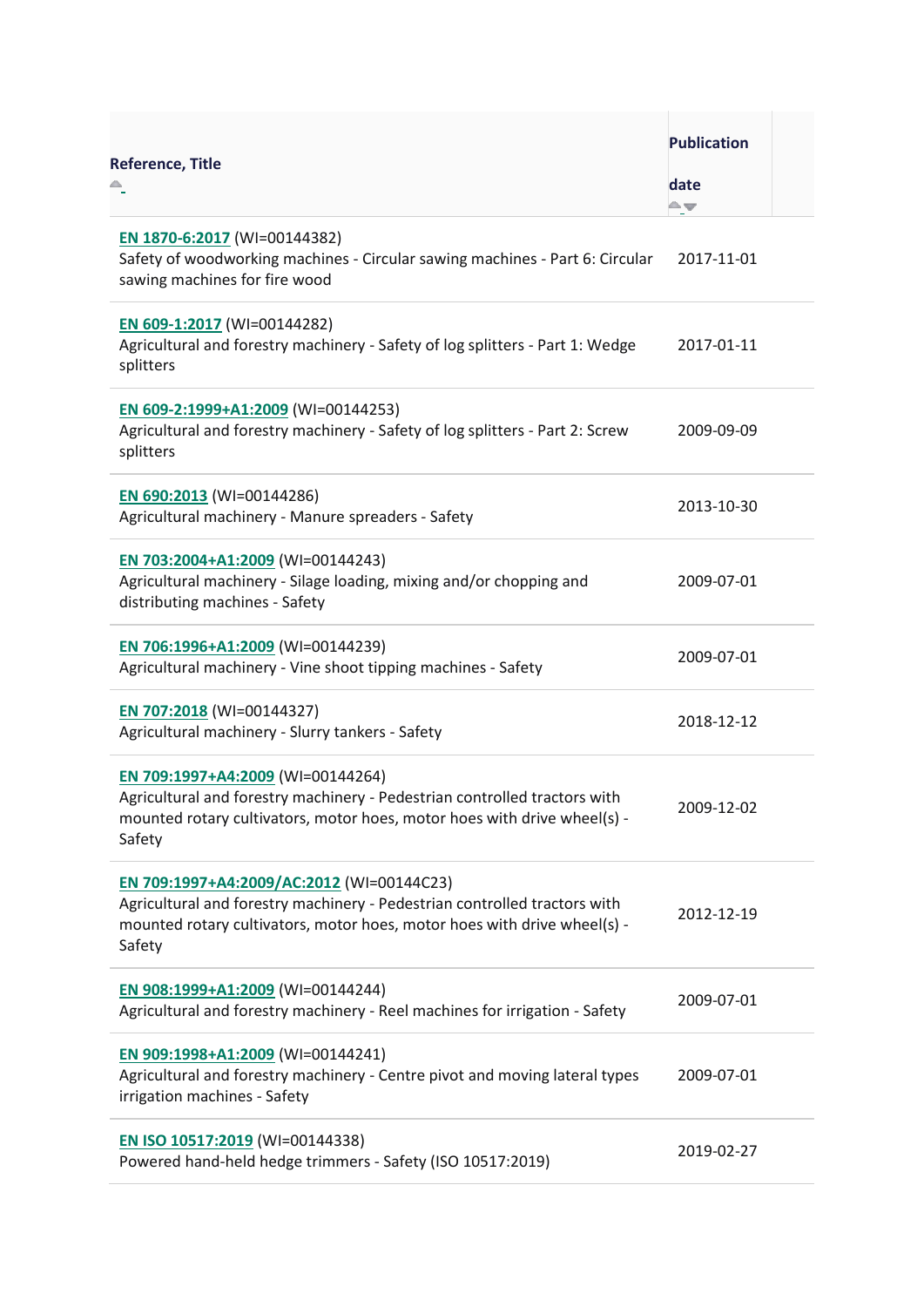| <b>Reference, Title</b>                                                                                                                                                                                                                                            | <b>Publication</b><br>date<br>≏≖ |  |
|--------------------------------------------------------------------------------------------------------------------------------------------------------------------------------------------------------------------------------------------------------------------|----------------------------------|--|
| EN ISO 11680-1:2011 (WI=00144222)<br>Machinery for forestry - Safety requirements and testing for pole-mounted<br>powered pruners - Part 1: Machines fitted with an integral combustion<br>engine (ISO 11680-1:2011)                                               | 2011-12-01                       |  |
| EN ISO 11680-2:2011 (WI=00144223)<br>Machinery for forestry - Safety requirements and testing for pole-mounted<br>powered pruners - Part 2: Machines for use with back-pack power source<br>(ISO 11680-2:2011)                                                     | 2011-12-01                       |  |
| EN ISO 11681-1:2011 (WI=00144249)<br>Machinery for forestry - Portable chain-saw safety requirements and testing -<br>Part 1: Chain-saws for forest service (ISO 11681-1:2011)                                                                                     | 2011-12-01                       |  |
| EN ISO 11681-2:2011 (WI=00144250)<br>Machinery for forestry - Portable chain-saw safety requirements and testing -<br>Part 2: Chain-saws for tree service (ISO 11681-2:2011)                                                                                       | 2011-12-01                       |  |
| EN ISO 11681-2:2011/A1:2017 (WI=00144342)<br>Machinery for forestry - Portable chain-saw safety requirements and testing -<br>Part 2: Chain-saws for tree service (ISO 11681-2:2011/Amd 1:2017)                                                                    | 2017-05-17                       |  |
| EN ISO 11806-1:2011 (WI=00144215)<br>Agricultural and forestry machinery - Safety requirements and testing for<br>portable, hand-held, powered brush-cutters and grass-trimmers - Part 1:<br>Machines fitted with an integral combustion engine (ISO 11806-1:2011) | 2011-12-01                       |  |
| EN ISO 11806-2:2011 (WI=00144216)<br>Agricultural and forestry machinery - Safety requirements and testing for<br>portable, hand-held, powered brush-cutters and grass-trimmers - Part 2:<br>Machines for use with back-pack power unit (ISO 11806-2:2011)         | 2011-12-01                       |  |
| EN ISO 11850:2011 (WI=00144211)<br>Machinery for forestry - General safety requirements (ISO 11850:2011)                                                                                                                                                           | 2011-11-15                       |  |
| EN ISO 11850:2011/A1:2016 (WI=00144337)<br>Machinery for forestry - General safety requirements (ISO 11850:2011/Amd<br>1:2016                                                                                                                                      | 2016-02-10                       |  |
| EN ISO 14982:2009 (WI=00144169)<br>Agricultural and forestry machinery - Electromagnetic compatibility - Test<br>methods and acceptance criteria (ISO 14982:1998)                                                                                                  | 2009-02-25                       |  |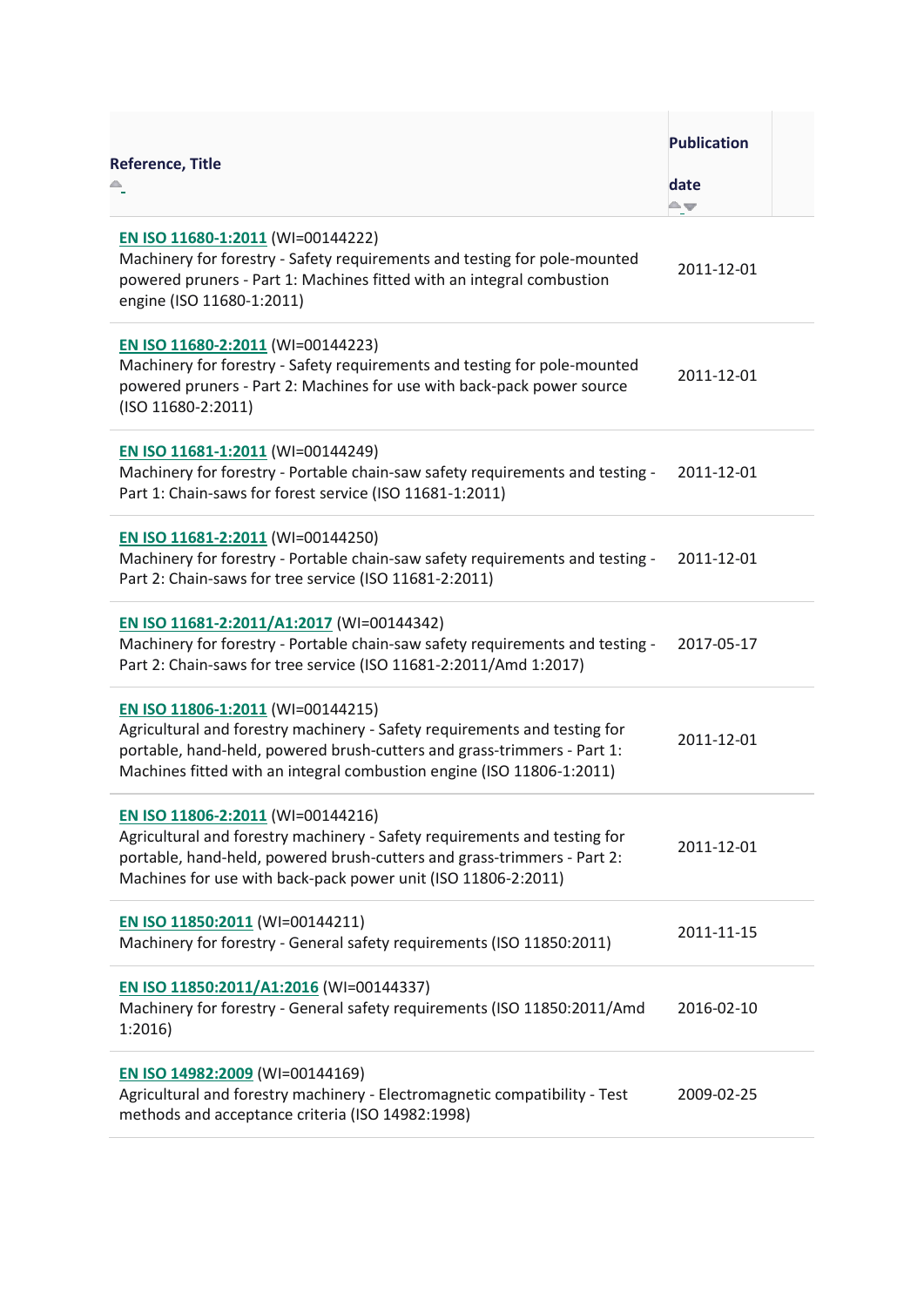| <b>Reference, Title</b>                                                                                                                                                                                      | <b>Publication</b><br>date<br>A w |  |
|--------------------------------------------------------------------------------------------------------------------------------------------------------------------------------------------------------------|-----------------------------------|--|
| EN ISO 16119-1:2013 (WI=00144230)<br>Agricultural and forestry machinery - Environmental requirements for<br>sprayers - Part 1: General (ISO 16119-1:2013)                                                   | 2013-03-06                        |  |
| EN ISO 16119-2:2013 (WI=00144231)<br>Agricultural and forestry machinery - Environmental requirements for<br>sprayers - Part 2: Horizontal boom sprayers (ISO 16119-2:2013, Corrected<br>version 2017-03)    | 2013-03-06                        |  |
| EN ISO 16119-3:2013 (WI=00144232)<br>Agricultural and forestry machinery - Environmental requirements for<br>sprayers - Part 3: Sprayers for bush and tree crops (ISO 16119-3:2013)                          | 2013-03-06                        |  |
| EN ISO 16119-4:2014 (WI=00144274)<br>Agricultural and forestry machinery - Environmental requirements for<br>sprayers - Part 4: Fixed and semi-mobile sprayers (ISO 16119-4:2014)                            | 2014-12-10                        |  |
| EN ISO 16122-1:2015 (WI=00144293)<br>Agricultural and forestry machinery - Inspection of sprayers in use - Part 1:<br>General (ISO 16122-1:2015)                                                             | 2015-03-18                        |  |
| EN ISO 16122-2:2015 (WI=00144292)<br>Agricultural and forestry machinery - Inspection of sprayers in use - Part 2:<br>Horizontal boom sprayers (ISO 16122-2:2015)                                            | 2015-03-18                        |  |
| EN ISO 16122-3:2015 (WI=00144291)<br>Agricultural and forestry machinery - Inspection of sprayers in use - Part 3:<br>Sprayers for bush and tree crops (ISO 16122-3:2015)                                    | 2015-03-18                        |  |
| EN ISO 16122-4:2015 (WI=00144275)<br>Agricultural and forestry machines - Inspection of sprayers in use - Part 4:<br>Fixed and semi-mobile sprayers (ISO 16122-4:2015)                                       | 2015-03-18                        |  |
| EN ISO 16230-1:2015 (WI=00144268)<br>Agricultural machinery and tractors - Safety of higher voltage electrical and<br>electronic components and systems - Part 1: General requirements (ISO<br>16230-1:2015) | 2015-09-30                        |  |
| EN ISO 16231-1:2013 (WI=00144233)<br>Self-propelled agricultural machinery - Assessment of stability - Part 1:<br>Principles (ISO 16231-1:2013)                                                              | 2013-05-01                        |  |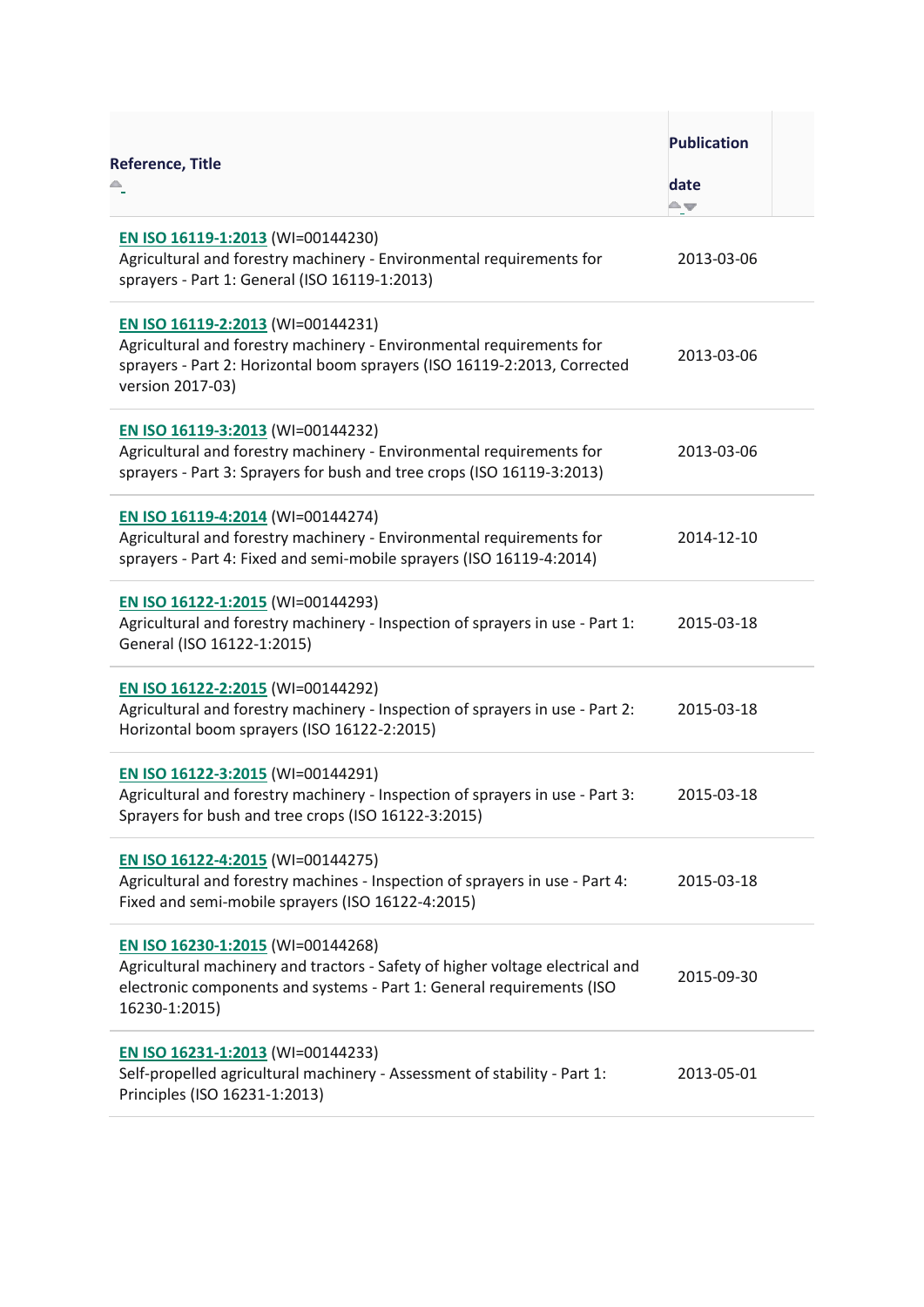| Reference, Title                                                                                                                                                                                                     | <b>Publication</b><br>date<br>≏≖ |  |
|----------------------------------------------------------------------------------------------------------------------------------------------------------------------------------------------------------------------|----------------------------------|--|
| EN ISO 16231-2:2015 (WI=00144300)<br>Self-propelled agricultural machinery - Assessment of stability - Part 2:<br>Determination of static stability and test procedures (ISO 16231-2:2015)                           | 2015-09-30                       |  |
| EN ISO 17962:2015 (WI=00144289)<br>Agricultural machinery - Equipment for sowing - Minimization of the<br>environmental effects of fan exhaust from pneumatic systems (ISO<br>17962:2015)                            | 2015-07-29                       |  |
| EN ISO 17989-1:2015 (WI=00144290)<br>Tractors and machinery for agriculture and forestry - Sustainability - Part 1:<br>Principles (ISO 17989-1:2015)                                                                 | 2015-12-23                       |  |
| EN ISO 18497:2018 (WI=00144303)<br>Agricultural machinery and tractors - Safety of highly automated agricultural<br>machines - Principles for design (ISO 18497:2018)                                                | 2018-12-12                       |  |
| EN ISO 19932-1:2013 (WI=00144271)<br>Equipment for crop protection - Knapsack sprayers - Part 1: Safety and<br>environmental requirements (ISO 19932-1:2013)                                                         | 2013-06-05                       |  |
| EN ISO 19932-2:2013 (WI=00144272)<br>Equipment for crop protection - Knapsack sprayers - Part 2: Test methods<br>(ISO 19932-2:2013)                                                                                  | 2013-06-05                       |  |
| EN ISO 22867:2011 (WI=00144221)<br>Forestry and gardening machinery - Vibration test code for portable hand-<br>held machines with internal combustion engine - Vibration at the handles<br>(ISO 22867:2011)         | 2011-12-15                       |  |
| EN ISO 22868:2011 (WI=00144220)<br>Forestry and gardening machinery - Noise test code for portable hand-held<br>machines with internal combustion engine - Engineering method (Grade 2<br>accuracy) (ISO 22868:2011) | 2011-03-01                       |  |
| EN ISO 25119-1:2018 (WI=00144354)<br>Tractors and machinery for agriculture and forestry - Safety-related parts of<br>control systems - Part 1: General principles for design and development (ISO<br>25119-1:2018)  | 2018-12-19                       |  |
| EN ISO 25119-3:2018 (WI=00144357)<br>Tractors and machinery for agriculture and forestry - Safety-related parts of<br>control systems - Part 3: Series development, hardware and software (ISO<br>25119-3:2018)      | 2018-12-19                       |  |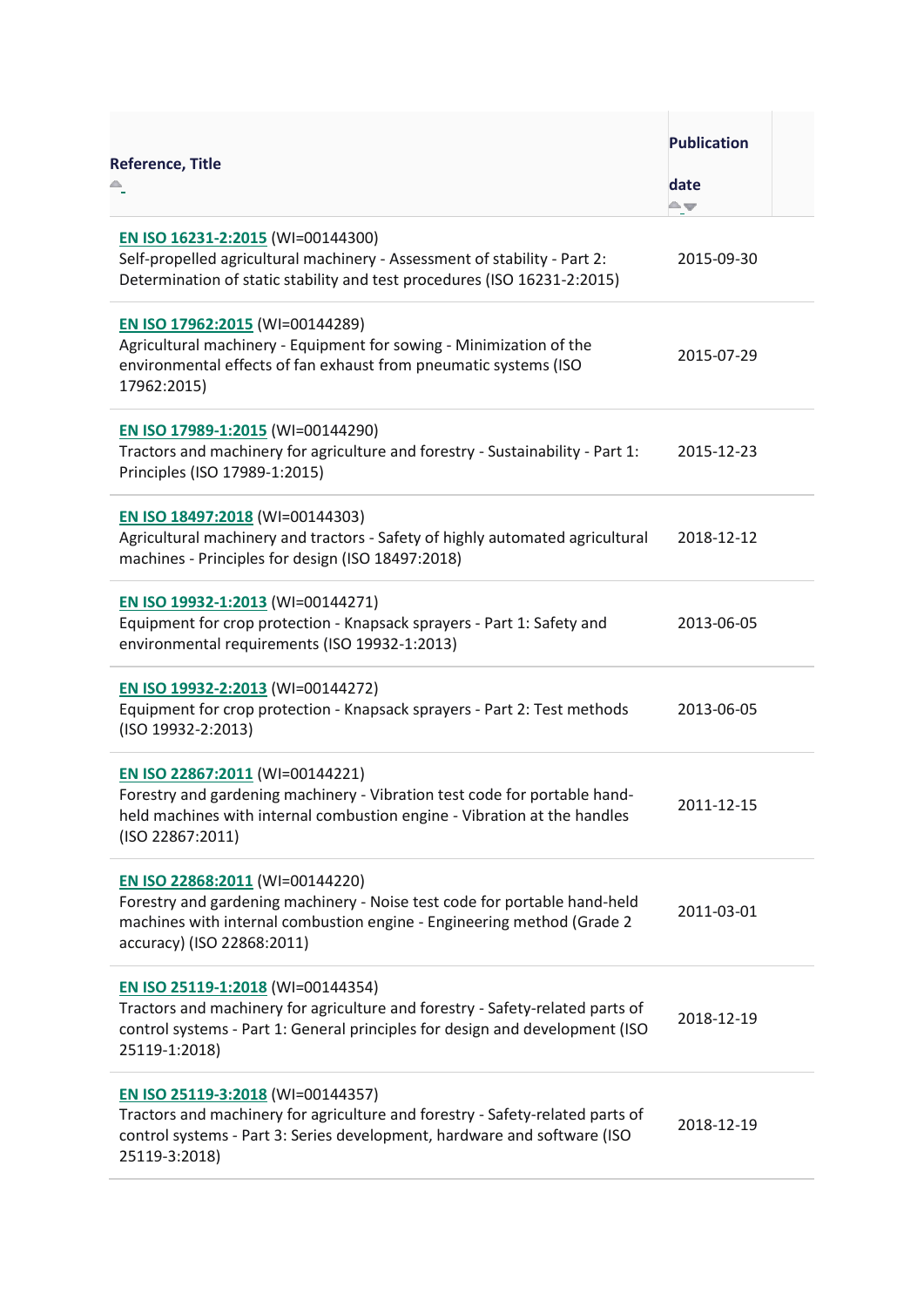| <b>Reference, Title</b>                                                                                                                                                                                                            | <b>Publication</b><br>date<br>≏≖ |  |
|------------------------------------------------------------------------------------------------------------------------------------------------------------------------------------------------------------------------------------|----------------------------------|--|
| EN ISO 25119-4:2018 (WI=00144356)<br>Tractors and machinery for agriculture and forestry - Safety-related parts of<br>control systems - Part 4: Production, operation, modification and supporting<br>processes (ISO 25119-4:2018) | 2018-12-19                       |  |
| EN ISO 28139:2009 (WI=00144154)<br>Agricultural and forestry machinery - Knapsack combustion-engine-driven<br>mistblowers - Safety requirements (ISO 28139:2009)                                                                   | 2009-09-15                       |  |
| EN ISO 4254-10:2009 (WI=00144148)<br>Agricultural machinery - Safety - Part 10: Rotary tedders and rakes (ISO 4254-<br>10:2009)                                                                                                    | 2009-12-15                       |  |
| EN ISO 4254-10:2009/AC:2010 (WI=00144C17)<br>Agricultural machinery - Safety - Part 10: Rotary tedders and rakes (ISO 4254-<br>10:2009)                                                                                            | 2010-10-27                       |  |
| EN ISO 4254-11:2010 (WI=00144152)<br>Agricultural machinery - Safety - Part 11: Pick-up balers (ISO 4254-11:2010)                                                                                                                  | 2010-12-15                       |  |
| EN ISO 4254-12:2012 (WI=00144153)<br>Agricultural machinery - Safety - Part 12: Rotary disc and drum mowers and<br>flail mowers (ISO 4254-12:2012)                                                                                 | 2012-06-15                       |  |
| EN ISO 4254-12:2012/A1:2017 (WI=00144341)<br>Agricultural machinery - Safety - Part 12: Rotary disc and drum mowers and<br>flail mowers (ISO 4254-12:2012/Amd 1:2017)                                                              | 2017-06-07                       |  |
| EN ISO 4254-14:2016 (WI=00144283)<br>Agricultural machinery - Safety - Part 14: Bale wrappers (ISO 4254-14:2016)                                                                                                                   | 2016-04-13                       |  |
| EN ISO 4254-1:2015 (WI=00144335)<br>Agricultural machinery - Safety - Part 1: General requirements (ISO 4254-<br>1:2013)                                                                                                           | 2015-10-14                       |  |
| EN ISO 4254-5:2018 (WI=00144318)<br>Agricultural machinery - Safety - Part 5: Power-driven soil-working machines<br>(ISO 4254-5:2018)                                                                                              | 2018-06-20                       |  |
| EN ISO 4254-6:2009 (WI=00144132)<br>Agricultural machinery - Safety - Part 6: Sprayers and liquid fertilizer<br>distributors (ISO 4254-6:2009)                                                                                     | 2009-09-15                       |  |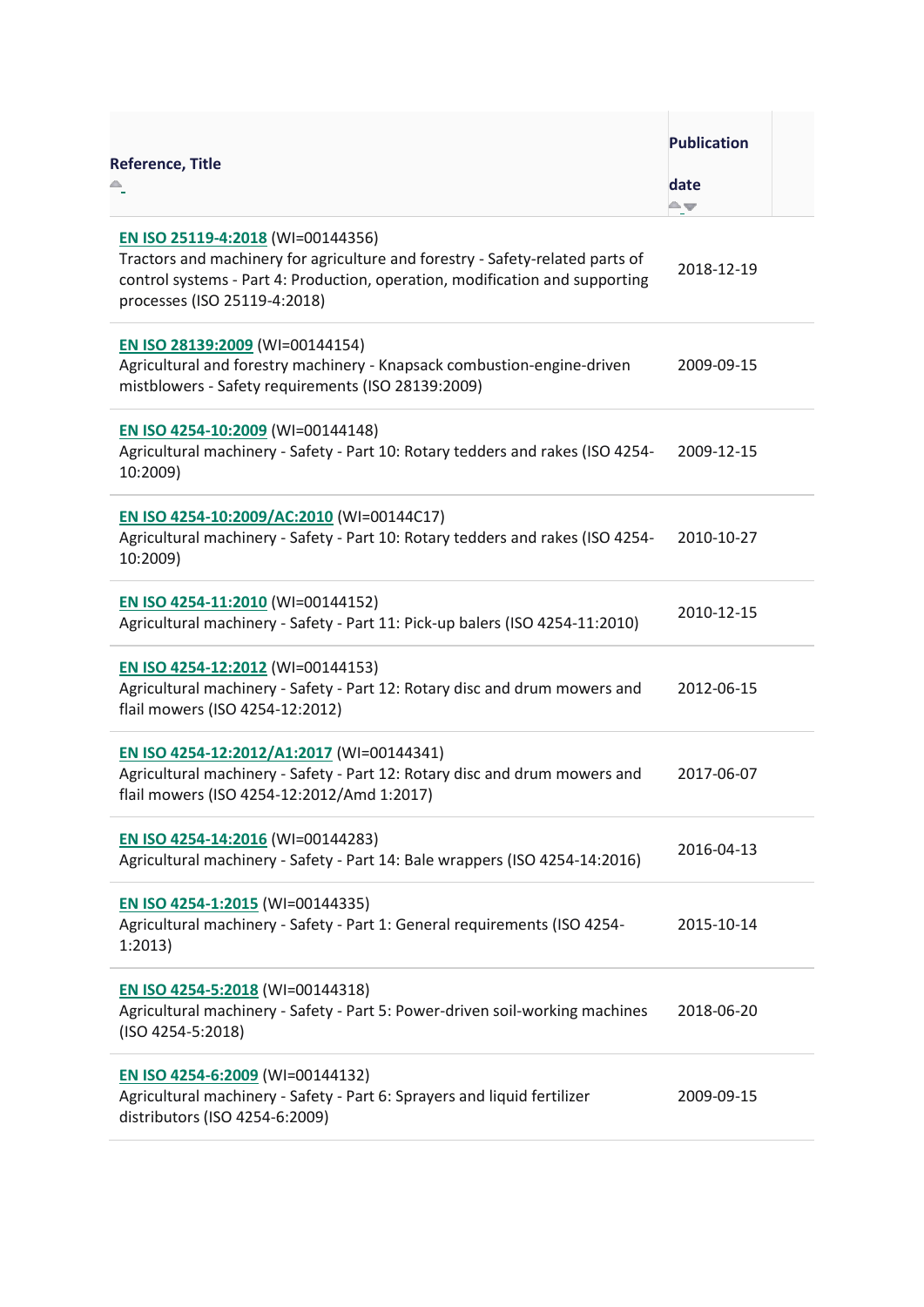| <b>Reference, Title</b>                                                                                                                                                                                                                                                                             | <b>Publication</b><br>date<br>A. |  |
|-----------------------------------------------------------------------------------------------------------------------------------------------------------------------------------------------------------------------------------------------------------------------------------------------------|----------------------------------|--|
| EN ISO 4254-6:2009/AC:2010 (WI=00144C15)<br>Agricultural machinery - Safety - Part 6: Sprayers and liquid fertilizer<br>distributors (ISO 4254-6:2009)                                                                                                                                              | 2010-10-27                       |  |
| EN ISO 4254-7:2017 (WI=00144308)<br>Agricultural machinery - Safety - Part 7: Combine harvesters, forage<br>harvesters, cotton harvesters and sugar cane harversters (ISO 4254-7:2017,<br>Corrected version 2019-03)                                                                                | 2017-12-06                       |  |
| EN ISO 4254-8:2018 (WI=00144314)<br>Agricultural machinery - Safety - Part 8: Solid fertilizer distributors (ISO 4254-<br>8:2018                                                                                                                                                                    | 2018-05-23                       |  |
| EN ISO 4254-9:2018 (WI=00144317)<br>Agricultural machinery - Safety - Part 9: Seed drills (ISO 4254-9:2018)                                                                                                                                                                                         | 2018-10-31                       |  |
| EN ISO 5395-1:2013 (WI=00144259)<br>Garden equipment - Safety requirements for combustion-engine-powered<br>lawnmowers - Part 1: Terminology and common tests (ISO 5395-1:2013)                                                                                                                     | 2013-09-04                       |  |
| EN ISO 5395-1:2013/A1:2018 (WI=00144347)<br>Garden equipment - Safety requirements for combustion-engine-powered<br>lawnmowers - Part 1: Terminology and common tests - Amendment 1: Annex<br>G (Vibration test code - Hand-arm vibration and whole-body vibration) (ISO<br>5395-1:2013/Amd 1:2017) | 2018-05-23                       |  |
| EN ISO 5395-2:2013 (WI=00144260)<br>Garden equipment - Safety requirements for combustion-engine-powered<br>lawnmowers - Part 2: Pedestrian-controlled lawnmowers (ISO 5395-2:2013)                                                                                                                 | 2013-09-04                       |  |
| EN ISO 5395-2:2013/A1:2016 (WI=00144319)<br>Garden equipment - Safety requirements for combustion-engine-powered<br>lawnmowers - Part 2: Pedestrian-controlled lawnmowers - Amendment 1:<br>OPC, cutting means, pressurized hoses (ISO 5395-2:2013/Amd 1:2016)                                      | 2016-12-14                       |  |
| EN ISO 5395-2:2013/A2:2017 (WI=00144336)<br>Garden equipment - Safety requirements for combustion-engine-powered<br>lawnmowers - Part 2: Pedestrian-controlled lawnmowers - Amendment 2:<br>Cutting-means-enclosure guards (ISO 5395-2:2013/Amd 2:2017)                                             | 2017-05-24                       |  |
| EN ISO 5395-3:2013 (WI=00144261)<br>Garden equipment - Safety requirements for combustion-engine-powered<br>lawnmowers - Part 3: Ride-on lawnmowers with seated operator (ISO 5395-<br>3:2013)                                                                                                      | 2013-09-04                       |  |